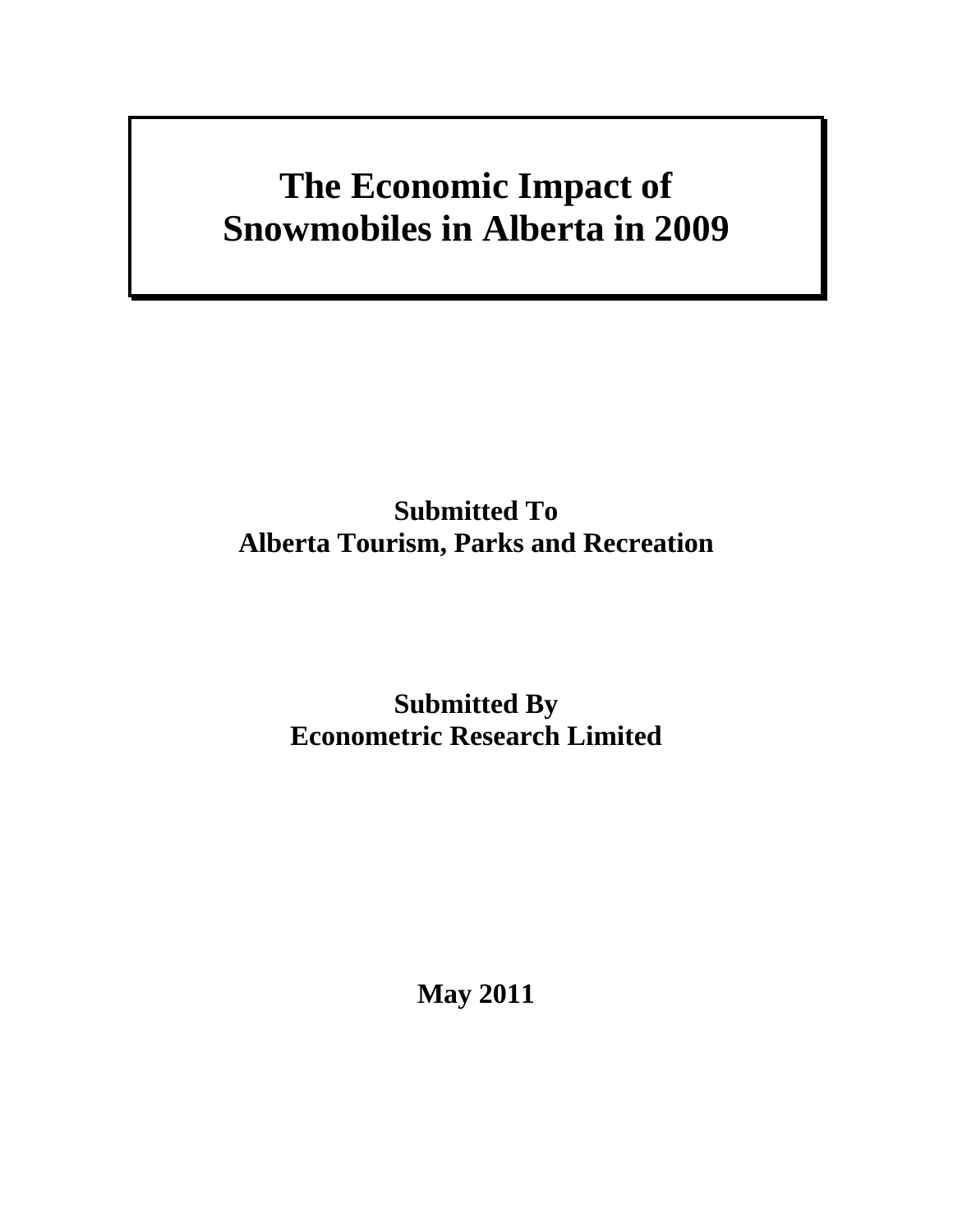### *Introduction*

The popularity of snowmobiling as a recreational activity has increased dramatically over the past three decades in Alberta. Sight-seeing close to home on a managed trail is quickly becoming the preferred pastime of thousands of environmentally conscious snowmobile enthusiasts across Alberta.

In 2009, total sales of new snowmobiles, parts and accessories in Alberta exceeded \$111.3 million. This is made up of \$54 million in new snowmobiles, and about as much on clothing, accessories and parts. An additional substantial amount of \$254.6 million was spent on operating these vehicles and on tourism related activities. These figures have continued to increase with higher incomes and rising prices despite a major recession that started in 2008.

Conservative estimates suggest that total expenditures on snowmobiles and related activities in Alberta exceeded \$366.5 million in 2009. This total includes capital expenditures of about \$111.7 million (by snowmobiling enthusiasts and clubs), tourism expenditures of about \$254.7 million, and other expenditures of money raised and spent by snowmobiling associations and clubs.

Snowmobiling in Alberta is not only a major recreational activity for Albertans it is also a major economic activity with far reaching economic impacts on the province, especially in many local rural areas with limited economic alternatives. What was once just a hobby has turned into one of the major new sources of income and employment for many remote communities in Alberta where snowmobile tourism has become synonymous with economic development. More recently snowmobile tourism has helped address the seasonality of tourism and its impact upon operator profitability, especially where there is no downhill skiing. $<sup>1</sup>$ </sup>

The sport of snowmobiling is responsible for many spin-off economic benefits in Alberta. These include:

- Jobs for thousands of Albertans; jobs which enable them to further stimulate the economy through additional expenditures on goods and services; jobs which provide significant income tax revenues to provincial, local and federal treasuries and dramatically reduce unemployment and welfare payments.
- Millions of dollars in tax revenues derived from snowmobiles and related businesses (including, but not limited to manufacturers, suppliers, distributors, dealers, resort and hotel facilities, campgrounds, restaurants, service stations, insurance agencies, hardware stores, clothing suppliers, etc.).

 $\overline{a}$ <sup>1</sup> Canadian Tourism Commission. The National Snowmobile Tourism Study. 2002.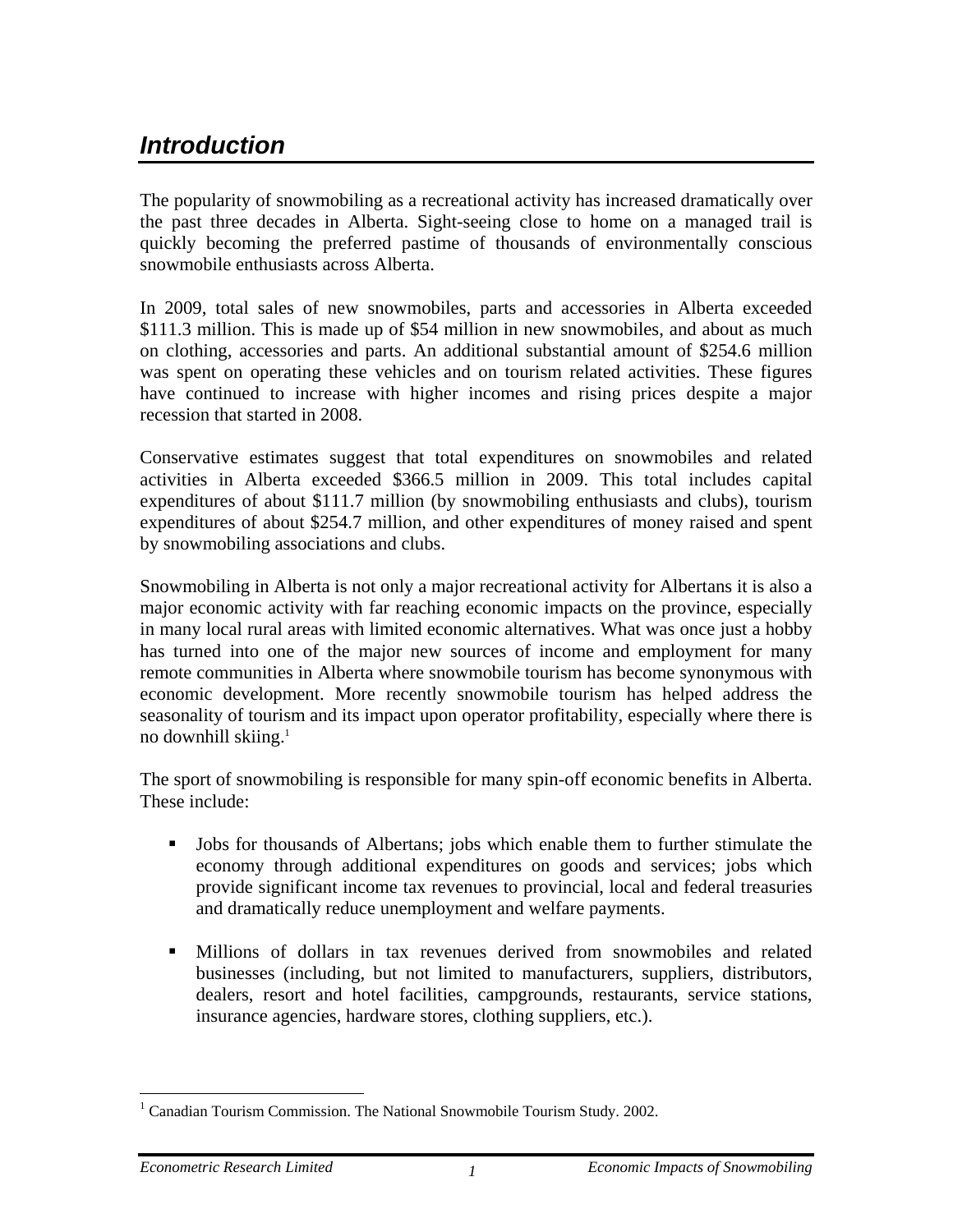- Millions of dollars in tourism spending which support rural local economies in and outside the snow belt areas of the province.
- Millions of dollars in provincial gas, beverage and room tax revenues.

Snowmobiles enthusiasts in Alberta have formed many local clubs most of which operate under the umbrella of the Alberta Snowmobile Association (ASA). These clubs operate and maintain an expanding network of groomed trails throughout the province and educate the riding public on safety and environmental friendly usage of their vehicles. There are an estimated 225,000 miles of signed and maintained snowmobile trails in North America that have been developed primarily by snowmobile clubs and associations, and often in cooperation with provincial, state and local governments.

This study is commissioned by Alberta Tourism, Parks and Recreation in partnership with the Alberta Snowmobile Association and conducted by Econometric Research Limited to assess the impact of snowmobiles expenditures on the economy of Alberta in 2009.

# *Methodology*

A dollar spent on operating a snowmobile circulates and re-circulates within the economy, multiplying the effects of the original expenditures on overall economic activity.

This process is referred to as the economic multiplier process. It operates at several levels. The initial expenditures on wages and materials are generally referred to as the direct expenditures and their effects are referred to as the initial (direct) effects. Subsequent purchases by suppliers of materials and services to sustain the original and derivative expenditures are called the indirect effects. Induced effects emerge when workers in the sectors stimulated by initial and indirect expenditures spend their additional incomes on consumer goods and services. The circulation and recirculation of impacts are contingent, however, on local sourcing of materials and on the maturity and diversity of the local economic base. To the extent that imports are purchased, the circulation process is aborted. Moreover, the less diverse and incomplete the local industrial base, the less the local community is likely to retain and capture any of the spin-off effects of the original expenditures.

Operating and capital expenditures of snowmobiling enthusiasts will be assumed to be new monies that are not spent on other uses and purposes in the province and as such can be treated as incremental expenditures to the local economy.

Typically expenditures are divided into two types—capital and operating expenditures. Capital expenditures are generally concentrated in space and time. Employment generated by these expenditures is considered to be temporary and often non-sustainable. It is necessary in such cases then to draw a distinction between permanent jobs and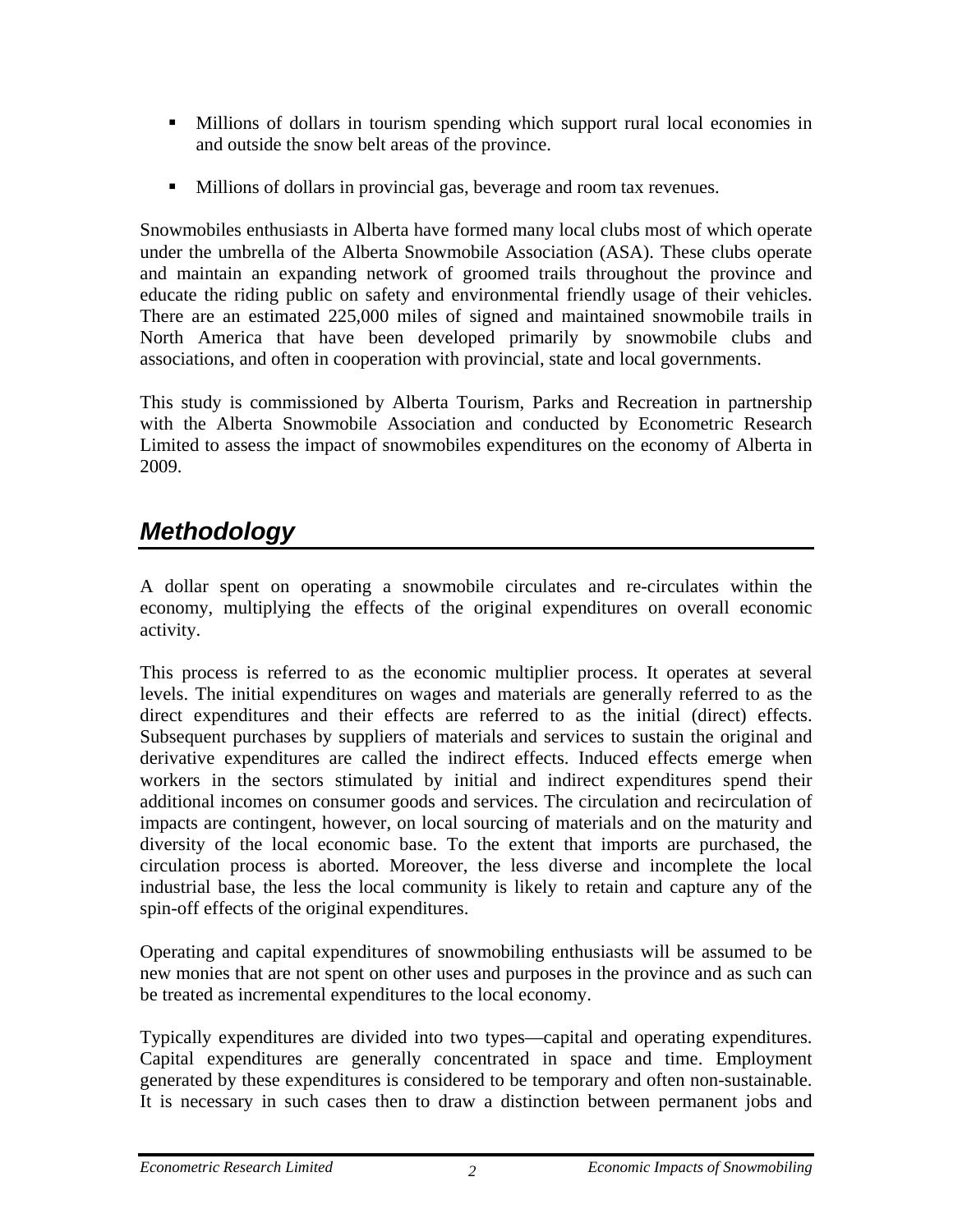person-years of employment. It is also not easy to translate person-years into jobs. Our preference is to avoid using any arbitrary conversion and to simply distinguish between capital and operating employment, the former being temporary and non-sustainable and typically considered over a few years, whereas the latter is more likely to be recurrent and sustainable. Under the operating phase it is not difficult to claim that the person years associated with the operating expenditures (tourism) sustain jobs. It is not justified to claim the same for capital expenditures particularly if these expenditures are lumpy and bunched together and are not expected to be made regularly. In the case of snowmobiles capital expenditures refer to new vehicles and while these are not made annually, it is assumed that they are made over a number of finite years but made regularly.

Economic impact analysis is a useful mathematical tool capable of quantifying the patterns and magnitudes of interdependence among sectors and activities. It is predicated on two fundamental propositions.

- Regardless of the inherent value of primary activities such as recreation or enjoyment of nature, to the extent that activities involve the use of scarce resources they generate economic consequences that can be measured and compared.
- Economic impacts are only partially captured by assessing direct expenditures. Inasmuch as the economy is a complex whole of interdependent and interacting activities, there are some significant indirect and induced impacts associated with direct expenditures. These indirect and induced impacts are often larger than the direct impacts.

# *The Model*

The impact model used here is a special application of a regional impact model developed by Econometric Research Limited. It is a unique model that captures the economic impact of investment projects and activity related expenditures at the local level (counties or economic regions), the provincial level (Alberta) and the national level. The model is based on a novel technology that integrates input-output analysis and location theory. The system in Alberta is known as DEIM (Demand-side Economic Impact Model) or TEIM (Tourism Economic Impact Model). It has already been applied to the study of The Economic Impact of Tourism in Banff and Canmore, several Alberta Economic Development projects, The Economic Impact of West Edmonton Mall, The Economic Impacts of TransAlta Power Generation, etc.

Generally, the economic impact of activities is measured from the demand side by considering the expenditures associated with the activity in the local area. Only rarely has this analysis been made from the supply-side by considering the operations of clubs and establishments. The system adopted here measures impact from the supply side. Our main motivation for such an emphasis on the supply-side is based, in part, on the structure of data and on our findings in several applications that the two sides may be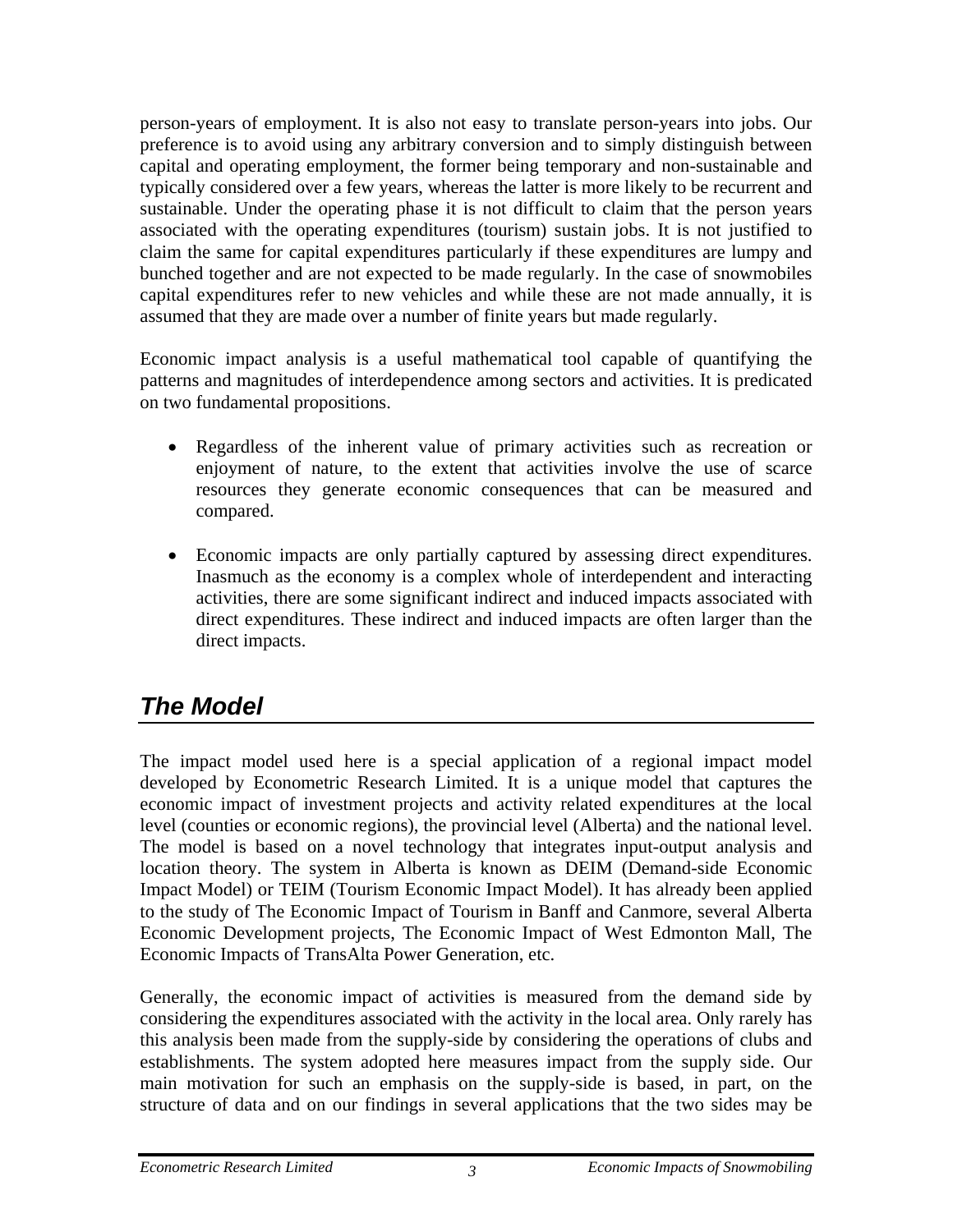made to reconcile to a very small difference (this reconciliation procedure is unique to our system).

### *Economic Impact Measures*

Economic impact may be measured using a number of indicators, each measuring a different aspect of this impact. For example, gross output includes the total value of goods and services sold by businesses to sustain the project's operations. Direct sales include the value of goods and services bought for on-site operations but exclude taxes, depreciation, wages and salaries and net profits. Total sales represent the entire turnover of goods and services needed to sustain the activity. The limitation of this measure is that, by including the sales of both inputs and outputs, it double counts a certain amount of economic activity. For example, the sale of dressed wood to a furniture manufacturer is counted as is the selling of the chairs that result.

In contrast, value added avoids double counting of products sold during the accounting period by including only final goods. For instance, only chairs are included, whereas the wood that goes into making them does not appear separately. Total value added is the equivalent of Gross Provincial Product (GPP). It may be calculated by adding wages, interest, rent and profits or by subtracting the total cost of purchased inputs from revenues.

Since there is no reason to expect a one-to-one correspondence between value added and jobs, employment measures become a necessary addition. Different industries exhibit different labour intensities and employ different grades of labour; hence they generate different employment impacts per unit of output. Further, because compensation levels (wage rates) vary by sector and from place to place, it is important to include as measures both person-years of employment and employment income.

Another measure of impact is the amount of tax revenue generated as a result of operating expenditures. Tax revenues associated with different activity levels measure the relationship of government to the economy. Since more than one level of government collects taxes (and each level collects an assortment of different taxes), federal, provincial and local tax impacts are itemized separately.

Not all of the impacts generated are retained by the local economy. Some fraction will also leak to neighbouring economies. The volume of imports provides a good indicator of the magnitude of these leakages. And since imports from other provinces are different from out-of-country imports, the import measures in this study are separated into these two components. Imports from other provinces are taken as a direct estimate of the benefits derived by other provinces from the project under study.

The impact measures will not be restricted to the economic sphere. Equally important are measures of social impacts, particularly on small northern or rural communities with limited economic bases. Snowmobiling expenditures on grooming, equipment, gas,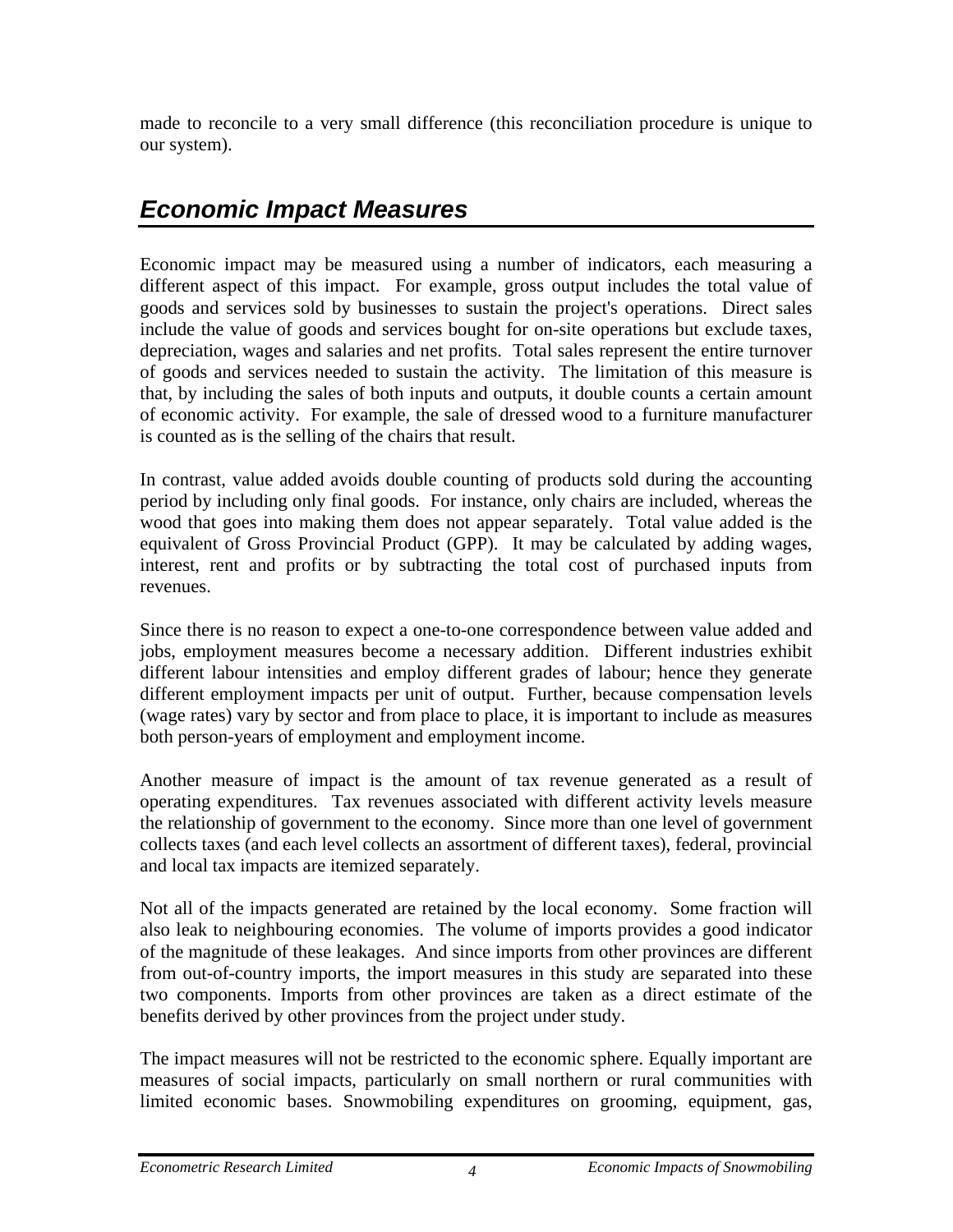lodging etc. will create economic opportunities in areas where there may be few alternatives.

# *Inputs*

Detailed input data on capital equipment and maintenance, operating (tourism) expenditures and tourism related expenditures were not readily available for 2009. We had some good data for 1995 and 2002 on new sales of vehicles and accessories, acceptable data on clothing and fuels. Also some limited data was available on tourism related activities for snowmobile enthusiasts. This data was complemented by information provided by the International Snowmobile Manufacturers Association (ISMA) and the Alberta Snowmobile Association (ASA).

A large set of surveys and economic impact studies of snowmobiling activities have been conducted in a number of Canadian and American jurisdictions. We reviewed some of these studies and surveys in particular those conducted in Quebec, Ontario, Pennsylvania and Colorado in search of comparable norms and average activity expenditures and profiles.

Expenditures on both capital, operations of clubs and tourism, differentiated by commodity were entered into the DEIM model as net final expenditures. An expanded and open version of the DEIM model was then run to calculate all the other rounds of expenditures needed to sustain the new final demands. First, total gross output by industry was calculated and then used to calculate value added, labour income, taxes and employment utilizing the various industry and commodity specific parameters.

The model also utilizes a large set of economic and technical databases that are regularly published by Statistics Canada. A short list includes the inter-provincial input output tables, employment by sector, taxes by type of tax and the level of government collecting it, prices of products, energy used in physical and energy units, etc.

# *Impact Results*

We first present the economic impact of capital expenditures on the purchase of snowmobiles, trailers, helmets and other accessories. Then we present the economic impact of expenditures by snowmobile enthusiasts on maintenance, clothing, insurance, fuel, food, lodging and clubs. All of these expenditures are expected to be made each year. This is why their impacts can be added together in order to present the total sustainable impacts of the activity of snowmobiling in Alberta.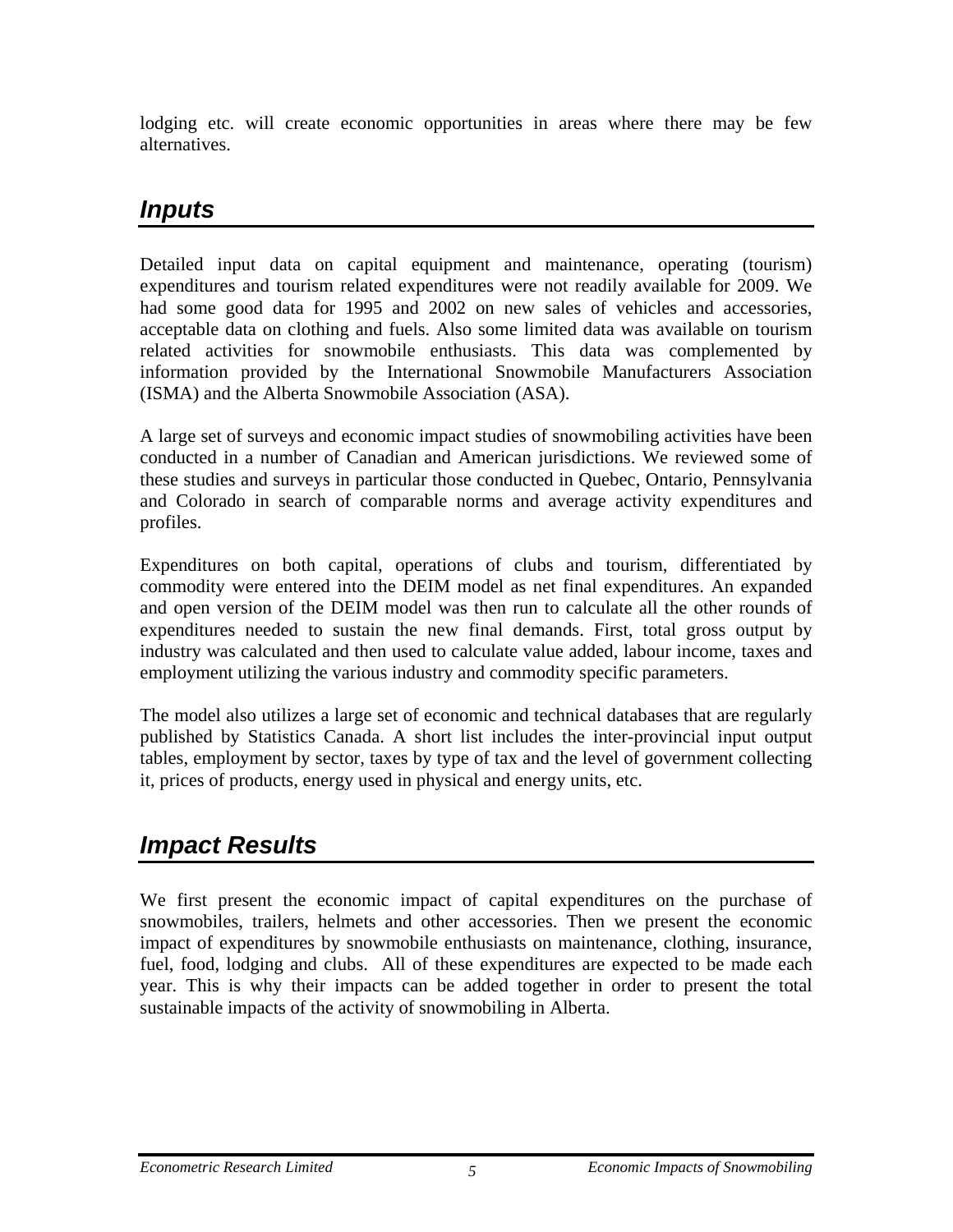# *The Economic Impact of Snowmobiling Expenditures*

Our estimates show that snowmobile enthusiasts in Alberta generated more than \$366.5 million in expenditures on capital, tourism and clubs in 2009. This is a significant change from 2002 when \$238.7 million was spent on similar activities. Snowmobiling enthusiasts in Alberta spent \$111.3 million on capital including new snowmobiles, accessories and parts, and clothing in 2009. A stream of expenditures of \$254.7 million was spent on operating and maintaining these vehicles and on tourism related activities. Another \$226.3 thousand was spent by the member clubs of the Alberta Snowmobile Association on donations, office operations, insurance and other operating expenditures in 2009. This is in addition to an estimated total expenditure of \$317.6 thousand on trail upgrading and repairs.

These expenditures supported and sustained a steady stream of impacts in Alberta and its regions. The impact results are displayed in tables 1-6 and figures 1 and 2. The major quantitative benefits include:

- The Gross Provincial Product of Alberta is permanently increased annually by about \$387.8 million as a result of expenditures related to snowmobiling. Of this total \$284.7 million are generated by the tourism expenditures and another \$102.6 million by the capital expenditures of snowmobiling enthusiasts in Alberta in 2009.
- ASA member clubs added \$326.3 thousand to GPP by capital expenditures and another \$226.2 thousand by club operating expenditures.
- More than 6,574 Albertans owe their full time jobs to the recurrent capital and operational expenditures of snowmobile enthusiasts.
- Wages and salaries in Alberta are augmented by a total of about \$213.9 million annually by the snowmobiling expenditures in 2009.
- All three levels of government realize about \$142.0 million in taxation revenues annually from snowmobiling. The federal government collects the largest stream of \$92.9 million annually. The provincial government nets about \$36.6 million, whereas local governments in Alberta collectively collect about \$12.6 million.
- Imports from other provinces fall short of imports from the rest of the world. Other provinces support \$45.4 million in exports to Alberta on account of operational and capital expenditures of this activity in Alberta. Imports from the rest of the world are about \$51.8 million and are for the first time higher than the imports from other provinces.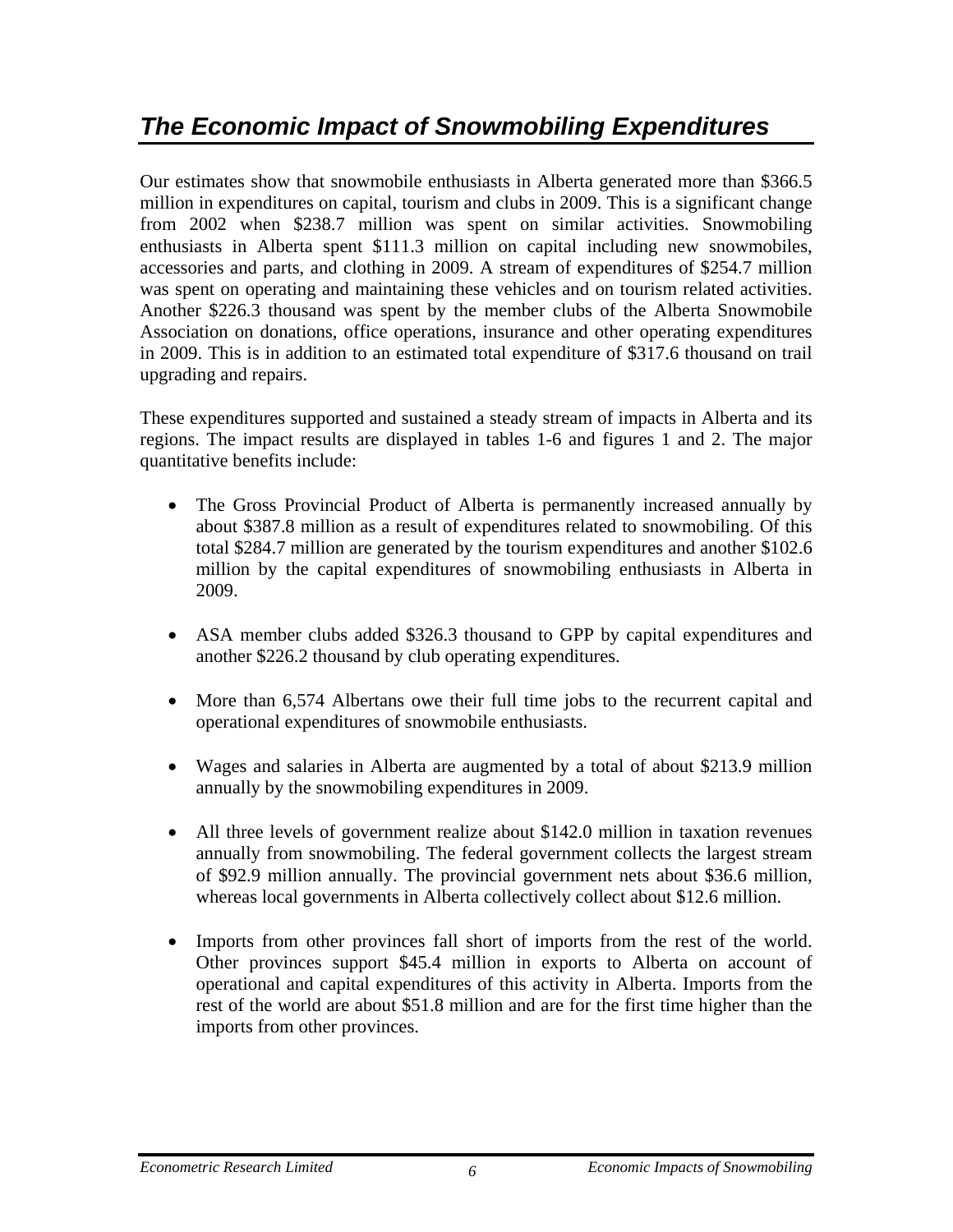### **Table 1 Economic Impact of Snowmobiles in Alberta**

|                             |           | <b>Clubs</b>      |                | Snomobiling    |               |
|-----------------------------|-----------|-------------------|----------------|----------------|---------------|
|                             | Capital   | <b>Operations</b> | <b>Capital</b> | <b>Tourism</b> |               |
| <b>Initial Expenditure</b>  | \$317,584 | \$226,269         | \$111,345,000  | \$254,666,000  | \$366,554,853 |
| <b>Value Added</b>          |           |                   |                |                |               |
| <b>Direct</b>               | \$99,856  | \$73.814          | \$35,448,743   | \$106,772,902  | \$142,395,315 |
| Indirect & Induced          | \$226.430 | \$152,347         | \$67,112,333   | \$177,922,828  | \$245,413,938 |
| Total                       | \$326,286 | \$226,161         | \$102,561,076  | \$284,695,730  | \$387,809,253 |
| <b>Multiplier</b>           | 1.03      | 1.00              | 0.92           | 1.12           | 1.06          |
| <b>Gross Output</b>         |           |                   |                |                |               |
| <b>Direct</b>               | \$317,584 | \$226,269         | \$111,345,000  | \$254,666,000  | \$366,554,853 |
| Indirect & Induced          | \$419,033 | \$282,867         | \$129,803,229  | \$313,870,890  | \$444,376,019 |
| Total                       | \$736,617 | \$509,136         | \$241,148,229  | \$568,536,890  | \$810,930,872 |
| Multiplier                  | 2.32      | 2.25              | 2.17           | 2.23           | 2.21          |
| <b>Wages &amp; Salaries</b> |           |                   |                |                |               |
| <b>Direct</b>               | \$80,165  | \$46,829          | \$29,224,444   | \$58,925,667   | \$88,277,105  |
| Indirect & Induced          | \$118,348 | \$81,158          | \$38,990,868   | \$86,395,715   | \$125,586,089 |
| Total                       | \$198,513 | \$127,987         | \$68,215,312   | \$145,321,382  | \$213,863,194 |
| <b>Employment</b>           |           |                   |                |                |               |
| <b>Direct</b>               | 1.4       | 1.5               | 1,479          | 1,931          | 3,413         |
| Indirect & Induced          | 2.9       | 1.9               | 984            | 2,172          | 3,161         |
| Total                       | 4.3       | 3.5               | 2,463          | 4,103          | 6,574         |
| Multiplier                  | 3.10      | 2.27              | 1.66           | 2.13           | 1.93          |
| <b>Taxes</b>                |           |                   |                |                |               |
| Federal                     | \$80,849  | \$54,580          | \$26,234,032   | \$66,522,302   | \$92,891,763  |
| Provincial                  | \$28,226  | \$21,343          | \$8,882,516    | \$27,641,585   | \$36,573,670  |
| Local                       | \$9,695   | \$7,331           | \$3,050,989    | \$9,494,401    | \$12,562,416  |
| Total                       | \$118,770 | \$83,254          | \$38,167,537   | \$103,658,288  | \$142,027,849 |
| <b>Imports</b>              |           |                   |                |                |               |
| <b>From Other Provinces</b> | \$46,278  | \$30,452          | \$17,939,150   | \$27,339,268   | \$45,355,148  |
| <b>From Other Countries</b> | \$49,338  | \$34,063          | \$17,048,640   | \$34,623,409   | \$51,755,450  |
| Total                       | \$95,616  | \$64,515          | \$34,987,790   | \$61,962,677   | \$97,110,598  |

(2009 Dollars)

Source: Econometric Research Limited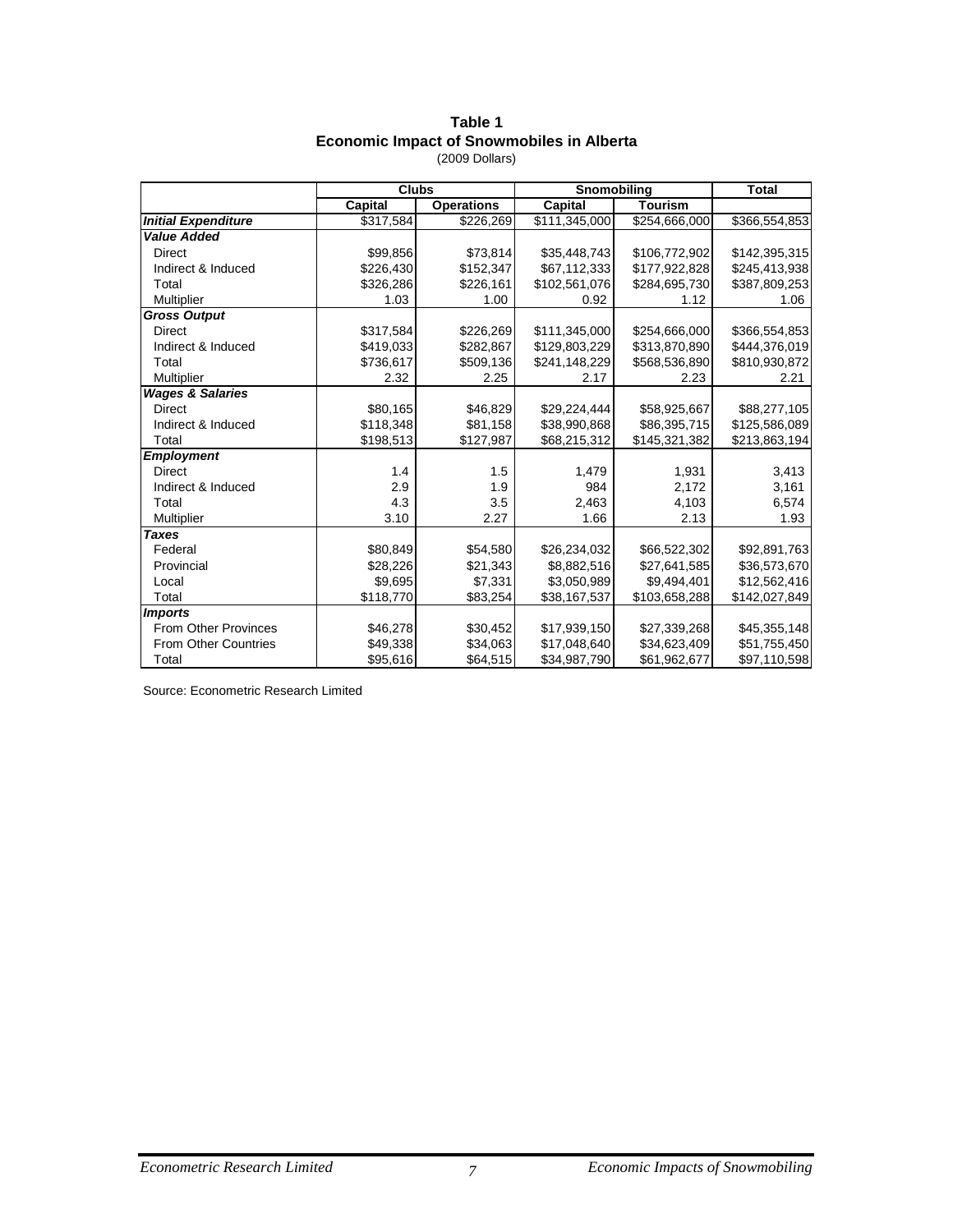

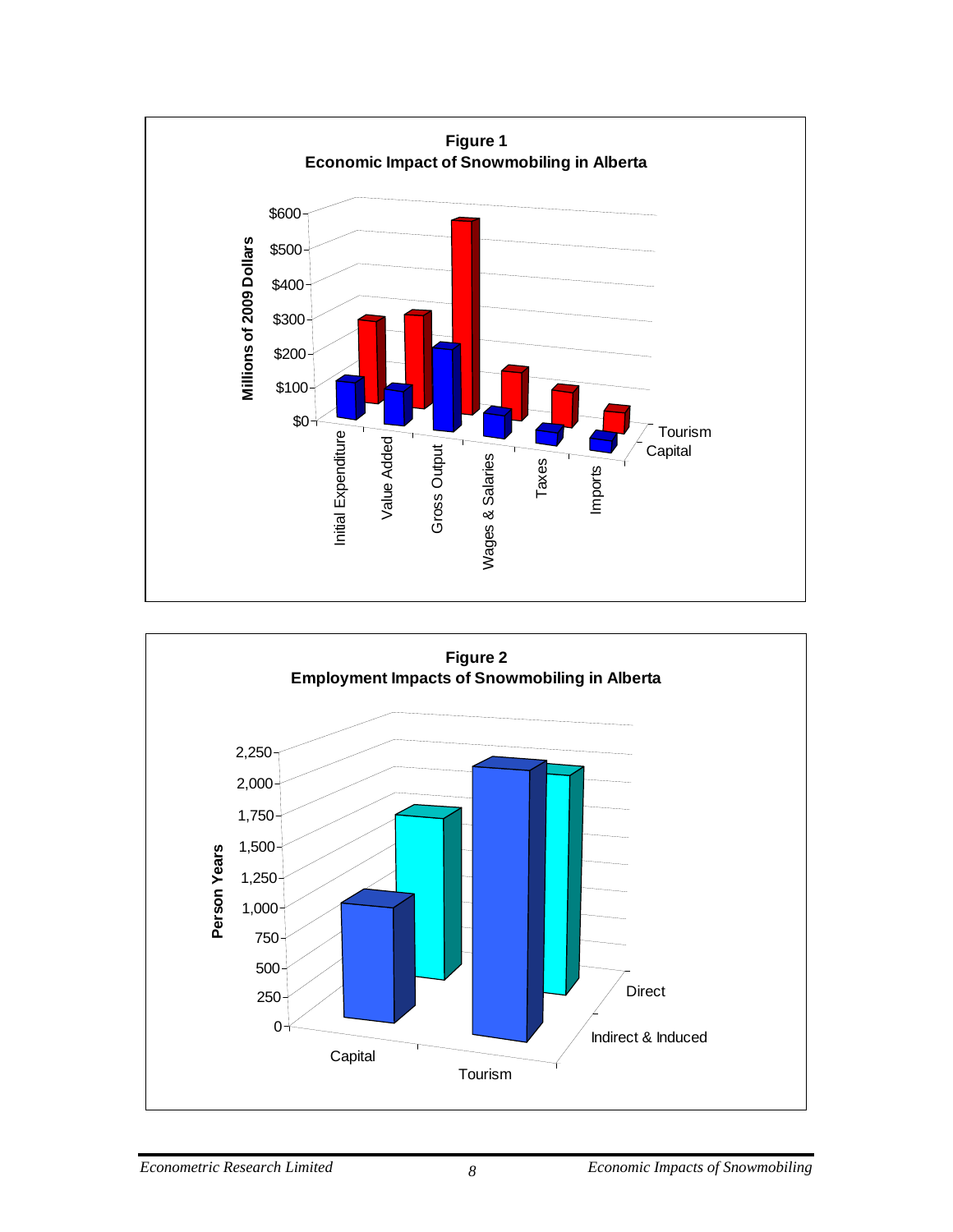### **Table 2 Tax Impacts of Capital Expenditures - Snowmobiling** (2009 Dollars)

|                                    | Federal      | <b>Provincial</b> | Local       | Total        |
|------------------------------------|--------------|-------------------|-------------|--------------|
| Personal Income Tax                | \$12,442,154 | \$4,768,997       | \$0         | \$17,211,151 |
| <b>Indirect Business Tax</b>       | \$0          | \$1,538,072       | \$0         | \$1,538,072  |
| Goods & Services Tax               | \$4,866,773  | \$0               | 30          | \$4,866,773  |
| <b>Corporate Profit Taxes</b>      | \$3,979,447  | \$1,660,819       | \$0         | \$5,640,266  |
| Property & Bus. Tax                | \$0          | \$0               | \$3,050,989 | \$3,050,989  |
| Tobacco & Liquor Tax               | \$0          | \$126,262         | \$0         | \$126,262    |
| <b>Tourism Levy</b>                | \$0          | \$0               | \$0         | \$0          |
| <b>Employment Insurance</b>        | \$1,607,277  | \$0               | \$0         | \$1,607,277  |
| <b>Workers' Compensation Board</b> | \$0          | \$788,366         | \$0         | \$788,366    |
| <b>CPP Contributions</b>           | \$3,338,381  | \$0               | \$0         | \$3,338,381  |
| <b>ITotal</b>                      | \$26,234,032 | \$8,882,516       | \$3,050,989 | \$38,167,537 |

Source: Econometric Research Limited

#### **Table 3 Tax Impacts of Tourism Expenditures - Snowmobiling** (2009 Dollars)

|                               | Federal      | <b>Provincial</b> | Local       | Total         |
|-------------------------------|--------------|-------------------|-------------|---------------|
| Personal Income Tax           | \$26,505,943 | \$10,159,556      | \$0         | \$36,665,499  |
| <b>Indirect Business Tax</b>  | \$0          | \$5,586,676       | 30          | \$5,586,676   |
| Goods & Services Tax          | \$13,331,949 | \$0               | \$0         | \$13,331,949  |
| <b>Corporate Profit Taxes</b> | \$16,148,509 | \$6,739,567       | \$0         | \$22,888,076  |
| Property & Bus. Tax           | \$0          | \$0               | \$9,494,401 | \$9,494,401   |
| Tobacco & Liquor Tax          | \$0          | \$458,617         | \$0         | \$458,617     |
| <b>Tourism Levy</b>           | \$0          | \$3,017,686       | \$0         | \$3,017,686   |
| <b>Employment Insurance</b>   | \$3,424,036  | \$0               | \$0         | \$3,424,036   |
| Workers' Compensation Board   | \$0          | \$1,679,483       | \$0         | \$1,679,483   |
| <b>CPP Contributions</b>      | \$7,111,865  | \$0               | \$0         | \$7,111,865   |
| Total                         | \$66,522,302 | \$27,641,585      | \$9,494,401 | \$103,658,288 |

Source: Econometric Research Limited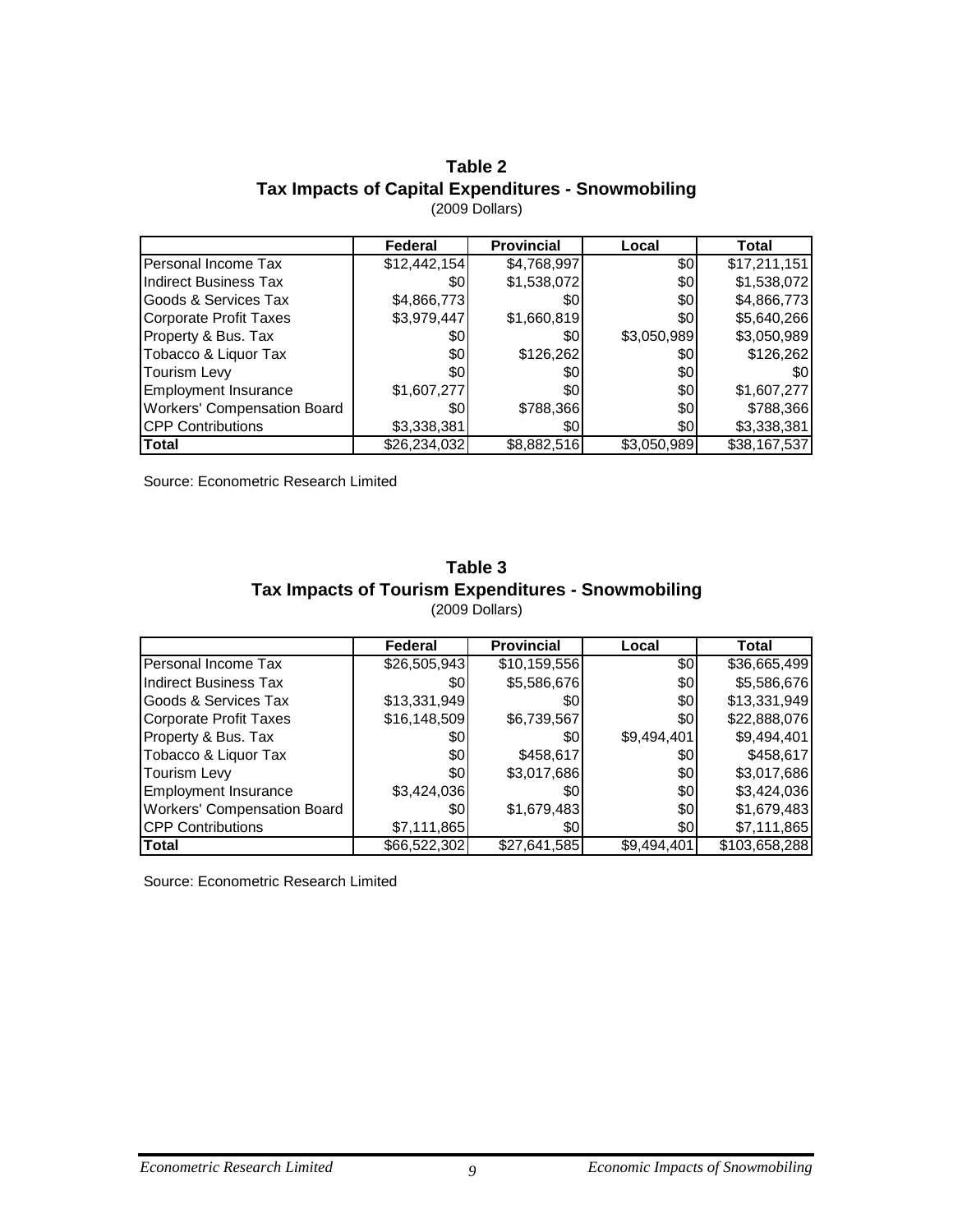### **Table 4 Tax Impacts of Snowmobile Clubs - Capital** (2009 Dollars)

|                                    | Federal  | <b>Provincial</b> | Local   | Total     |
|------------------------------------|----------|-------------------|---------|-----------|
| Personal Income Tax                | \$36,208 | \$13,878          | \$0     | \$50,086  |
| <b>Indirect Business Tax</b>       | \$0      | \$5,429           | \$0     | \$5,429   |
| Goods & Services Tax               | \$15,445 | \$0               | \$0     | \$15,445  |
| <b>Corporate Profit Taxes</b>      | \$14,804 | \$6,179           | 30      | \$20,983  |
| Property & Bus. Tax                | \$0      | \$0               | \$9,695 | \$9,695   |
| Tobacco & Liquor Tax               | \$0      | \$446             | \$0     | \$446     |
| Tourism Levy                       | \$0      | \$0               | \$0     | \$0       |
| <b>Employment Insurance</b>        | \$4,677  | \$0               | \$0     | \$4,677   |
| <b>Workers' Compensation Board</b> | \$0      | \$2,294           | \$0     | \$2,294   |
| <b>CPP Contributions</b>           | \$9,715  | \$0               | \$0     | \$9,715   |
| <b>Total</b>                       | \$80,849 | \$28,226          | \$9,695 | \$118,770 |

Source: Econometric Research Limited

### **Table 5 Tax Impacts of Snowmobile Clubs - Operations** (2009 Dollars)

|                               | Federal  | <b>Provincial</b> | Local   | Total    |
|-------------------------------|----------|-------------------|---------|----------|
| Personal Income Tax           | \$23,344 | \$8,948           | \$0     | \$32,292 |
| <b>Indirect Business Tax</b>  | \$0      | \$4,873           | \$0     | \$4,873  |
| Goods & Services Tax          | \$10,581 | \$0               | \$0     | \$10,581 |
| <b>Corporate Profit Taxes</b> | \$11,375 | \$4,747           | \$0     | \$16,122 |
| Property & Bus. Tax           | \$0      | \$01              | \$7,331 | \$7,331  |
| Tobacco & Liquor Tax          | \$0      | \$400             | \$0     | \$400    |
| Tourism Levy                  | \$0      | \$896             | 30      | \$896    |
| <b>Employment Insurance</b>   | \$3,016  | \$0               | 30      | \$3,016  |
| Workers' Compensation Board   | \$0      | \$1,479           | 30      | \$1,479  |
| <b>CPP Contributions</b>      | \$6,264  | \$0               | 30      | \$6,264  |
| Total                         | \$54,580 | \$21,343          | \$7,331 | \$83,254 |

Source: Econometric Research Limited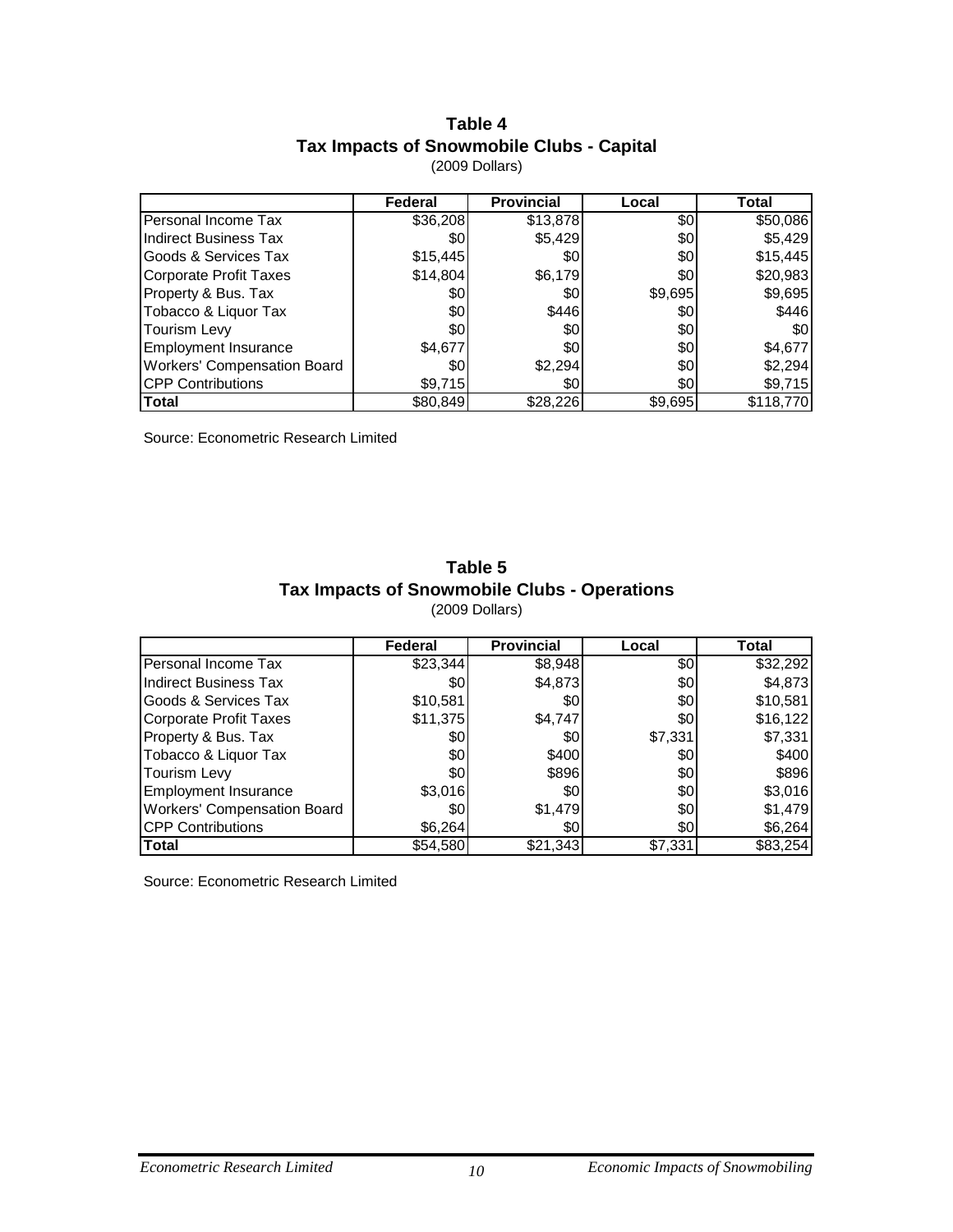|                                    | Federal      | <b>Provincial</b> | Local        | Total         |
|------------------------------------|--------------|-------------------|--------------|---------------|
| Personal Income Tax                | \$39,007,649 | \$14,951,379      | \$0          | \$53,959,028  |
| <b>Indirect Business Tax</b>       | \$0          | \$7,135,050       | \$0          | \$7,135,050   |
| Goods & Services Tax               | \$18,224,748 | \$0               | \$0          | \$18,224,748  |
| Corporate Profit Taxes             | \$20,154,135 | \$8,411,312       | 30           | \$28,565,447  |
| Property & Bus. Tax                | \$0          | \$0               | \$12,562,416 | \$12,562,416  |
| Tobacco & Liquor Tax               | \$0          | \$585,725         | \$0          | \$585,725     |
| <b>Tourism Levy</b>                | \$0          | \$3,018,582       | 30           | \$3,018,582   |
| <b>Employment Insurance</b>        | \$5,039,006  | \$0               | \$0          | \$5,039,006   |
| <b>Workers' Compensation Board</b> | \$0          | \$2,471,622       | \$0          | \$2,471,622   |
| <b>CPP Contributions</b>           | \$10,466,225 | \$0               | 30           | \$10,466,225  |
| Total                              | \$92,891,763 | \$36,573,670      | \$12,562,416 | \$142,027,849 |

#### **Table 6 Tax Impacts of Snowmobiles in Alberta** (2009 Dollars)

Source: Econometric Research Limited

### *Limitations*

The following outlines salient limitations imposed on the approach and findings of this analysis:

- An effort has been made to ensure estimates in the report are made in a conservative manner to avoid overstating the results.
- Benefits are not always easily expressed in monetary terms. For example, social and recreational benefits and costs from tourism and the development of trails are not easily measured. This report presents exclusively the quantitative estimates of economic impacts.
- Econometric Research Limited used data from industry associations, previous surveys and extensive secondary data from reports and surveys done for other jurisdictions in Canada and the United States. We are not in a position to evaluate the accuracy of this data or its complete applicability to Alberta.
- The impact results are based on data compiled from a variety of sources including Statistics Canada, Alberta Economic Development, Alberta Tourism, Parks and Recreation, International Snowmobile Manufacturers Association, Alberta Snowmobile Association, and local snowmobile clubs in Alberta. The data may not be strictly statistically reliable and therefore subject to a margin of error.
- The model used is a simulation model and, as such, it creates a theoretical picture of the future of the economy. It does this on the basis of a series of assumptions, which may or may not hold true over time. These assumptions are discussed in the Technical Manual of DEIM.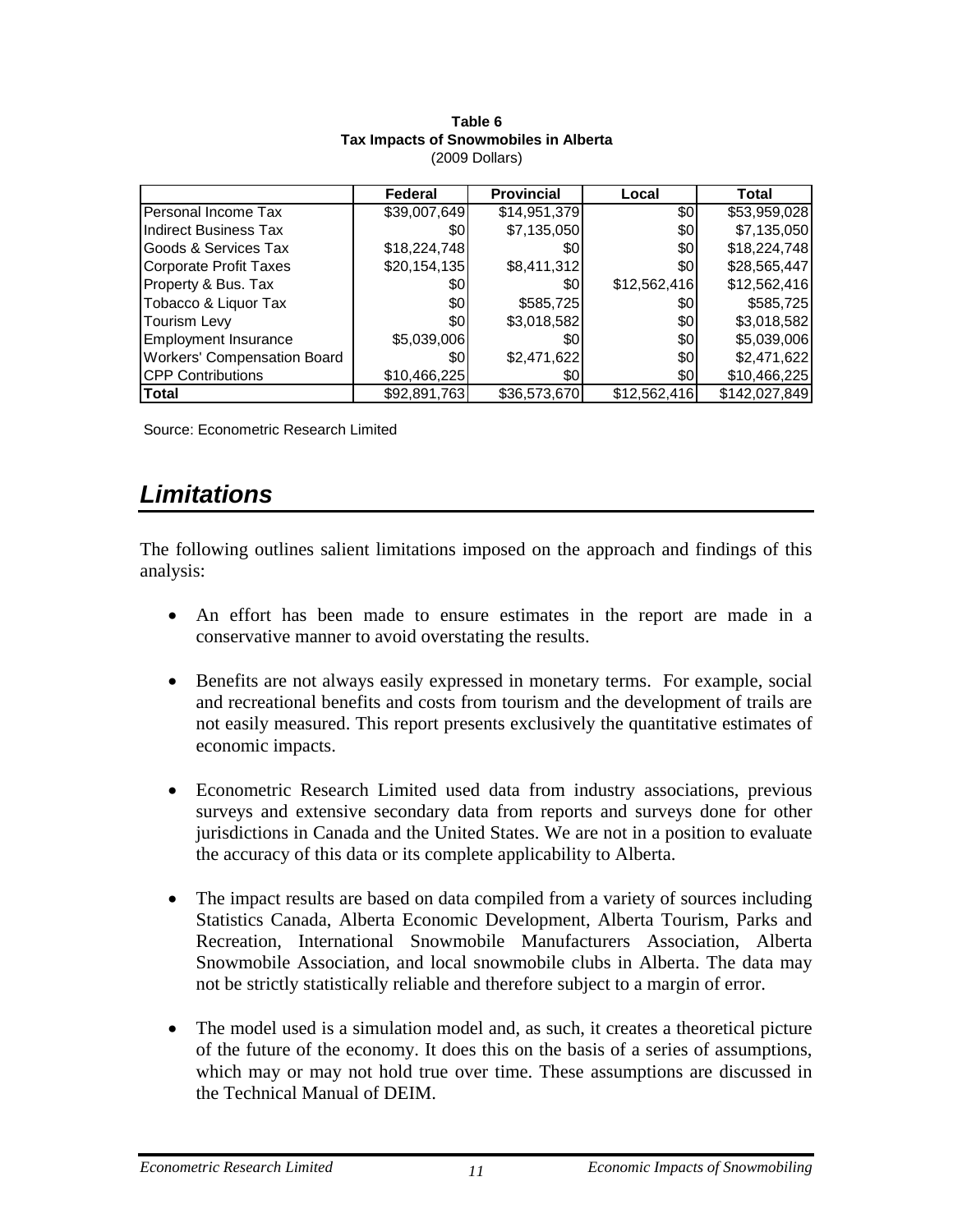# *Conclusions*

Snowmobiling activities constitute an industry that has become one of the cornerstones of the recreational infrastructure and community tourism of Alberta. It generates significant, stable and nature-based employment for hundreds of mechanics, salespersons, insurance agents, and other workers located throughout Alberta. These jobs cultivate local talent pools and a body of work that supports other local industries and initiatives particularly in the rural and remote regions of the province.

Our estimates show that the expenditures of snowmobile enthusiasts on capital, operations and clubs have generated \$366.6 million in direct annual expenditures in Alberta in 2009. These expenditures supported and sustained a stream of economic benefits in Alberta. Among the most relevant impacts we include:

- The Gross Provincial Product of Alberta is permanently increased annually by about \$387.8 million.
- More than 6,574 Albertans owe their full time jobs to these impacts.
- Wages and salaries in Alberta are augmented by a total of about \$213.9 million annually.
- More than \$142.0 million in tax revenues are realized annually by the three levels of government from the impacts of this industry in Alberta.
- The provincial government annually collects about \$36.6 million in taxation from snowmobiling expenditures, whereas local governments in Alberta collect about \$12.6 million.
- Other provinces realize gains on the operations of the industry in Alberta. Imports from other provinces (\$45.4 million) fell short of the imports from the rest of the world (\$51.8 million).
- The employment impacts of snowmobiling activities are widely spread over most industries in the province through the extensive forward and backward linkages that these activities maintain in Alberta.

Even though the focus of this report is upon quantification of the economic impacts of the snowmobiling activities in Alberta, it is important to remember that the economic impact indicators presented here cannot measure in terms of dollars alone the importance of the diverse and profound recreational and tourism contributions to the province and its regions made by this industry.